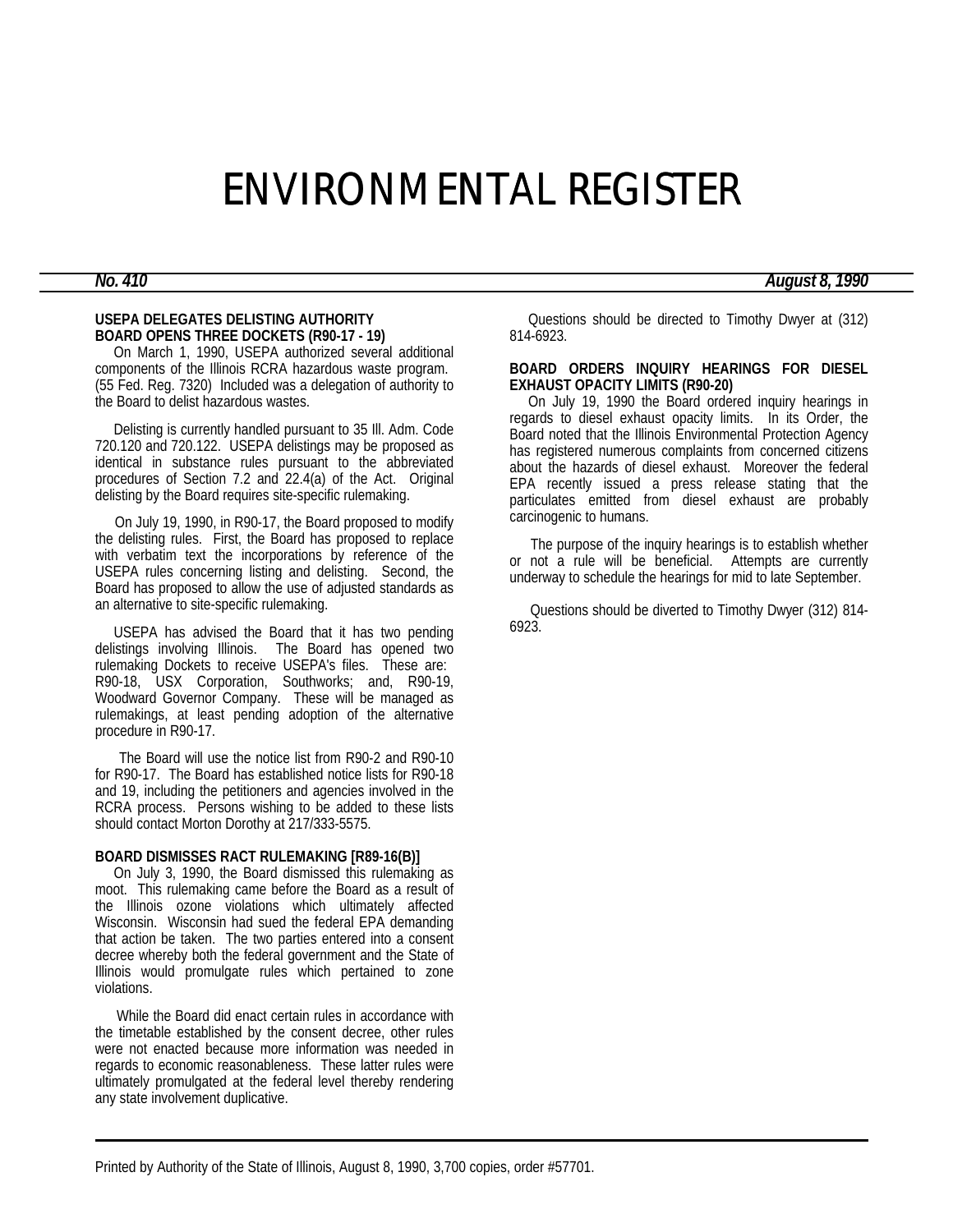#### **BOARD DENIES SITE-SPECIFIC RELIEF FOR CITIZENS UTILITIES SEWAGE PLANT (R81-19)**

 On July 3, 1990, the Board denied site-specific relief to Citizens Utilities sewage treatment plant on Lily Cache Creek. In May of 1983, the Board originally dismissed this action. The Appellate court remanded the decision to the Board finding its analysis deficient in that it did not consider the economic costs and benefits pursuant to Section 27(b) of the Illinois Environmental Protection Act.

 On remand, the Board considered this aspect of Section 27(b) and denied Citizens' petition. Any questions regarding this proceeding should be directed to Timothy Dwyer at (312) 814-6923.

#### **BOARD ORDERS HEARINGS ON GASOLINE VOLATILITY [R88-30(B)]**

 On July 19, 1990, the Board ordered that an economic hearing be held in regards to a new rulemaking for gasoline volatility. A permanent rule was enacted in February of 1990, but the USEPA disagreed with some of the language and did not approve the rule. As a result, an emergency rule was adopted for the summer of 1990. The economic hearing will cover the Economic Impact Study issued by the DENR on June 27, 1990.

 In the meantime, the USEPA has finalized regulations in regards to gasoline volatility, but they will not take effect until 1992. The Board is therefore proceeding with this rulemaking in order to have a regulation in effect for the summer of 1991 as well as to adopt regulations which are federally approvable.

 The Board anticipates that the economic hearing will take place in mid-September. Questions should be directed to Timothy Dwyer at (312) 814-6923.

#### **BOARD AND STAFF ACTIVITIES**

On July 11th Board Member Jacob Dumelle met with Kathy Wells of the Chicago Center for Neighborhood Technology to discuss citizen rights and powers under the Environmental Protection Act. On July 13th Mr. Dumelle participated in an Environmental Round Table discussion that will be edited to appear in the August edition of Merrill's Illinois Legal Times. Mr. Dumelle on July 15th described the citizen suit provisions of the Act to an initial organizational meeting of the Mother Earth Network. On July 21st Mr. Dumelle discussed the "no threshold" concept for radiation effects from radium in drinking water with D. John W. Gofman, former associate director of the Livermore Laboratory, at an NEIS meeting in Evanston.

### **FINAL ACTIONS - JULY 19, 1990 BOARD MEETING**

- PCB 86-125 City of Morris v. IEPA The Board, on procedural grounds, denied petitioner's Motion for Extension of Time and declined to reopen the case.
- PCB 88-52 In The Matter of the City of Ottawa and the Illinois Environmental Protection Agency for Exception to the Combined Sewer Overflow Regulations - The Board accepted the Agency Recommendation and granted extension to December 1, 1990 of the completion date specified in condition 1 of the Board's August 4, 1988 Order concerning its LaSalle County facility.
- PCB 88-170 James Esarey v. IEPA This matter was dismissed on petitioner's motion.
- PCB 89-64 Will County Environmental Network v. Gallagher Asphalt The Board ordered respondent to undertake and perform certain remedial actions relating to noise abatement strategies at its Will County facility. Board Member J. Theodore Meyer dissented.
- PCB 89-129 National Environmental Services Corp. v. IEPA The Board affirmed the supplemental permit condition "Waste Classification: Hazardous Subject to Fee" in the supplemental permit issued to petitioner for its DeWitt County facility.
- PCB 90-7 IEPA v. Blue Tee Corp. (Azcon Scrap Division), a Maine Corp. The Board accepted the Stipulation and Settlement Agreement in which respondent admitted to violations of the Act and Board air pollution regulations and agreed to pay a civil penalty of \$11,500 concerning its Madison County facility. Board Member J. Theodore Meyer dissented.
- PCB 90-26 Morton International v. IEPA This matter was dismissed on petitioner's motion.
- PCB 90-30 Granite City Division of National Steel Corp. v. IEPA This matter was dismissed on petitioner's motion.
- PCB 90-45 Minnesota Mining and Manufacturing Co. v. IEPA The Board accepted the Agency Recommendation and granted petitioner modification and variance extension of certain conditions granted by Board Orders of February 2, 1989 and May 11, 1989, with conditions, to allow completion and installation of thermal oxidizers at its Cook County facility.
- PCB 90-52 Acme Steel Co. v. IEPA This matter was dismissed on petitioner's motion.
- PCB 90-64 IEPA v. Jeffrey Kilgus, d/b/a Indian Creek Materials Co. The Board accepted the Stipulation and Settlement Agreement in which respondent admitted to certain violations of the Act and Board mine-related water pollution regulations, agreed to cease and desist from alleged violations and to pay a fine of \$3,500. Board Member J. Theodore dissented.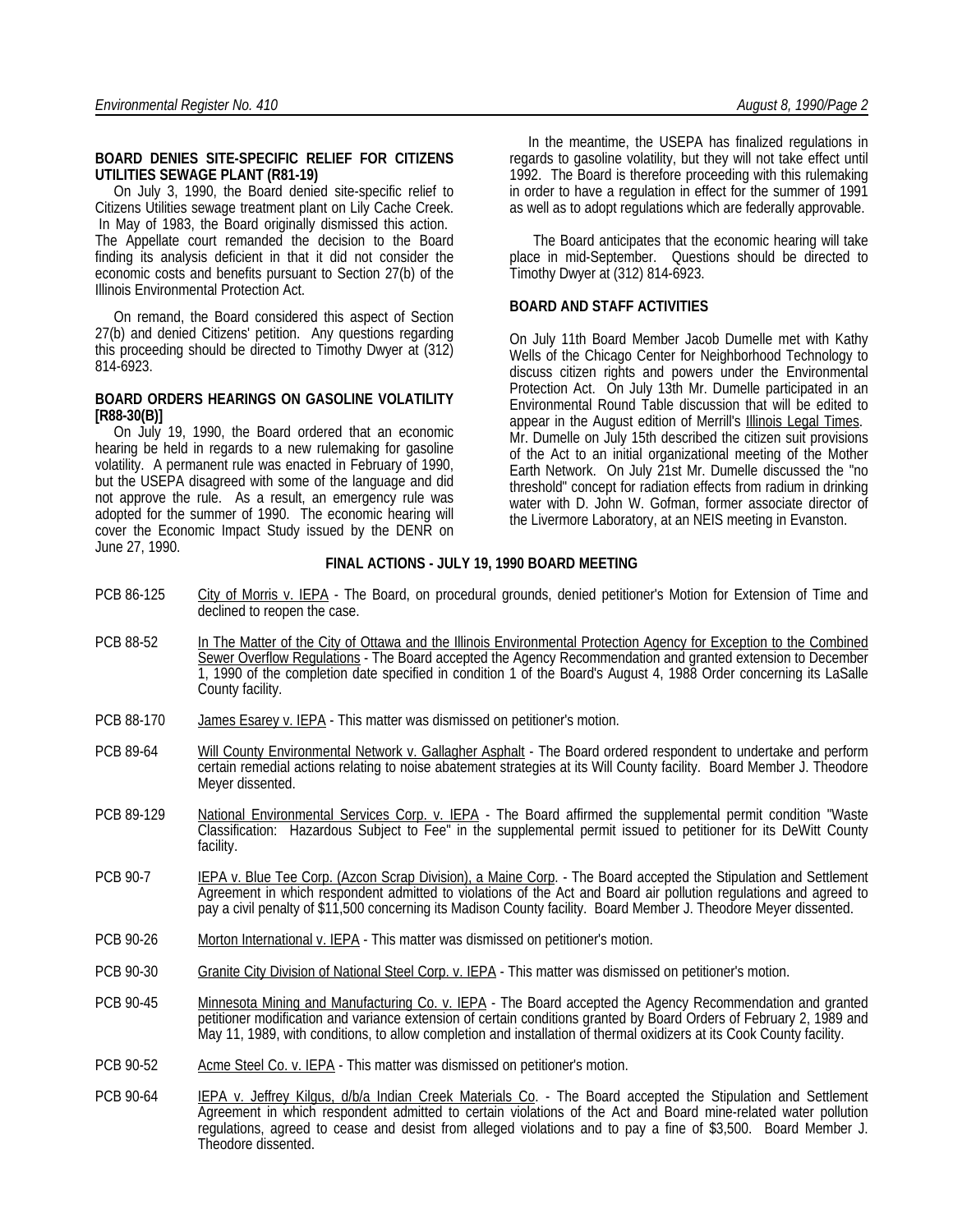- PCB 90-67 People of the State of Illinois, v. Allwaste Tank Cleaners, a Georgia corp. The Board accepted the Stipulation and Settlement Agreement in which respondent admitted to violations of the Act and Board air pollution regulations and agreed to pay a fine of \$1,500 concerning its Will County facility. Board Member J. Theodore Meyer dissented.
- PCB 90-113 Village of Sauget v. IEPA This matter was dismissed on petitioner's motion.
- PCB 90-128 Western Lion Limited v. IEPA This matter was dismissed as seeking relief the Board is unable to grant.
- PCB 90-132 City of Monmouth, v. IEPA The Board accepted the Agency Recommendation and granted petitioner provisional variance, with conditions, from the Board's water pollution regulations relating to biochemical oxygen demand, suspended solids and ammonia nitrogen effluent requirements at its Warren County facility.
- PCB 90-133 Mazer Chemicals/Division of PPG Industries v. IEPA The Board accepted the Agency Recommendation and granted petitioner provisional variance from the Board's waste disposal regulations concerning 90-day on-site limitations for hazardous wastes at its Lake County facility.
- AC 90-43 County of St. Clair v. Charles Pring The Board found respondent violated Section 21(q)(1) of the Act and imposed a fine of \$500.
- AC 90-44 County of Jackson v. Everett Allen, d/b/a Allen Waste Management The Board found respondent violated Section 21(p)(11) of the Act and imposed a fine of \$500.
- AC 90-54 Jackson County v. Russell Wingerter This matter was dismissed on complainant's motion.

#### **NEW CASES - JULY 19, 1990 BOARD MEETING**

- PCB 90-127 People of the State of Illinois v. Westvaco Corp. a Delaware Corp. Complainant alleges violations of the Act and Board air pollution regulations at its Cook County facility. Hearing mandatory.
- PCB 90-128 Western Lion Limited v. IEPA See Final Actions.
- PCB 90-130 Borden Chemicals and Plastics Operating Limited Partnership v. IEPA Petitioner seeks variance extension from the Board's water pollution regulations concerning its Sangamon County facility. Held for Agency Recommendation.
- PCB 90-131 City of Aurora v. IEPA Petitioner seeks variance extension from the Board's public water supply regulations relating to Standards for Issuance and Restricted Status concerning Radium-226 and 228 for its Kane County facility. Held to August 9, 1990.
- PCB 90-132 City of Monmouth v. IEPA See Final Actions.
- PCB 90-133 Mazer Chemicals/Division of PPG Industries v. IEPA See Final Actions.

#### **CALENDAR \***

- August 2 A-E People of the State of Illinois v. Aggrecon Corporation PCB 90-98, Mt. Carroll City Hall, 10:00 a.m. 302 N. Main St., Mt. Carroll.
- August 6 PWS-E People of the State of Illinois v. Village of Ipava PCB 90-106, Fulton County Courthouse, 1:00 p.m. Second Floor Courtroom, Lewistown,

### **ILLINOIS POLLUTION CONTROL BOARD FISCAL YEAR 1989 ANNUAL REPORT NOW AVAILABLE**

 The Illinois Pollution Control Board's Annual Report for Fiscal Year 1989 (July 1, 1988 through June 30, 1989) is now available, free, from the Clerk's Office. The 1989 Annual Report contains a special section on the history, changes, and present operations of the Board. The Report also includes a note from Chairman John Marlin, the Judicial Review section, and helpful charts in the Appendices which summarize the Board's activities.

Write to the Clerk's Office of the Illinois Pollution Control Board for your free copy of the Annual Report.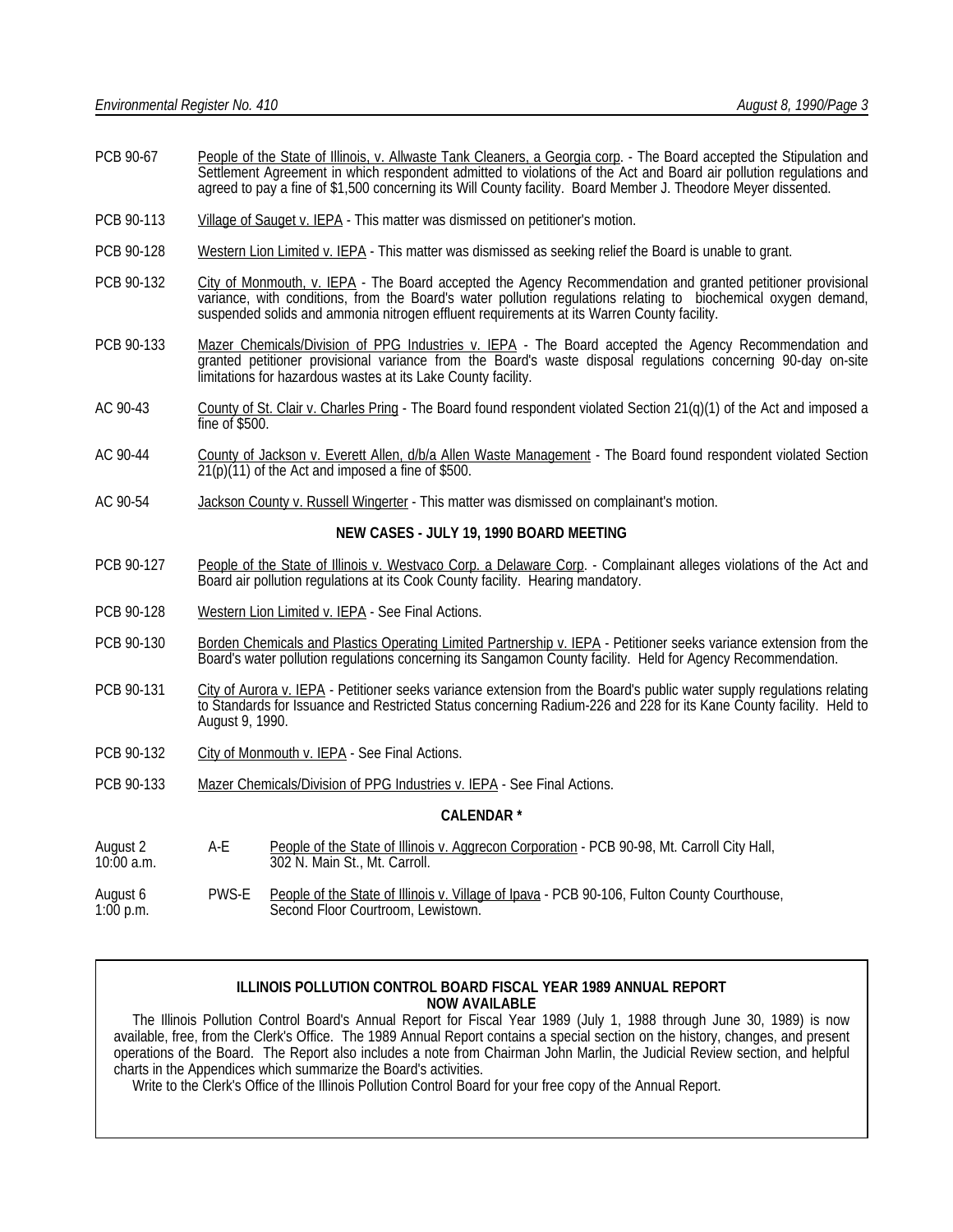| August 6<br>9:30a.m.      | $A-C$       | EPA v. ESG Watts, Inc. - AC 90-36, IEPA, Water Pollution Control Conference Room, First<br>FLoor, 2200 Churchill Road, Springfield.                                                                   |  |
|---------------------------|-------------|-------------------------------------------------------------------------------------------------------------------------------------------------------------------------------------------------------|--|
| August 7<br>$10:00$ a.m.  | P-A         | O'Brien Cogeneration, Inc. v. EPA - PCB 90-82, Law Office of Schiff, Hardin & Waite,<br>7200 Sears Tower, 233 S. Wacker, Chicago.                                                                     |  |
| August 9                  |             | Pollution Control Board Meeting, State of Illinois Center, 100 W. Randolph St., Conference Room<br>9-031, Chicago.                                                                                    |  |
| August 10<br>$11:00$ a.m. | $\mathsf R$ | Used and Waste Tire Regulation (35 III. Adm. Code Part 848) - R90-9, Council Chambers,<br>Municipal Building, Seventh and Monroe Streets, Springfield.                                                |  |
| August 13<br>$9:30$ a.m.  | A-E         | People of the State of Illinois v. Evangelical Health Systems, a/k/a Christ Hospital -<br>PCB 90-105, State of Illinois Center, 100 W. Randolph St., Suite 11-500, Chicago.                           |  |
| August 13<br>$10:00$ a.m. | PWS-V       | City of Ottawa v. EPA - PCB 90-100, Ottawa City Hall, Council Chambers, 301 W. Madison<br>St., Ottawa.                                                                                                |  |
| August 14<br>9:00a.m.     | R           | Amendments to Agriculture Related Pollution (35 III. Adm. Code 501) - R90-7, DeKalb County<br>Farm Bureau, Upper Auditorium, 315 North 6th St., DeKalb.                                               |  |
| August 14<br>$1:00$ p.m.  | A-E         | People of the State of Illinois v. Robinson Farm Service - PCB 90-66, Third Floor County<br>Board Room, Henry County Courthouse, 100 S. Main, Cambridge.                                              |  |
| August 15<br>$10:30$ a.m. | R           | Amendments to Agriculture Related Pollution (35 III. Adm. Code 501) - R90-7, Stockton Park<br>House, Pearl Street, (Near Intersection of Routes 20 and 78), Stockton.                                 |  |
| August 16<br>$10:00$ a.m. | $P-A$       | Land & Lakes Company v. EPA - PCB 90-118, Romeoville Village Hall, Conference Room,<br>13 Montrose St., Romeoville.                                                                                   |  |
| August 16<br>$10:00$ a.m. | P-A         | The Grigoleit Company v. EPA - PCB 89-184, Macon County Building, Room 201-A, 253 E.<br>Wood St. Decatur.                                                                                             |  |
| August 17<br>$10:00$ a.m. | $A-C$       | EPA v. Multi-County Landfill, Inc. - AC 89-288, Douglas County Courthouse, County Board<br>Room, Tuscola.                                                                                             |  |
| August 17<br>9:00a.m.     | $P-A$       | The Grigoleit Company v. EPA - PCB 89-184, Macon County Building, Room 201-A, 253 E.<br>Wood St. Decatur.                                                                                             |  |
| August 20<br>9:00a.m.     | R           | Amendments to Agriculture Related Pollution (35 Ill. Adm. Code 501) - R90-7, Effingham<br>County Extension Center, Lower Level Auditorium, 1209 N. Wenthe Drive, Effingham.                           |  |
| August 20<br>$10:00$ a.m. | $P-A$       | Jefferson Smurfit Corporation v. EPA - PCB 90-20, State of Illinois Center, 100 W. Randolph<br>Street, Suite 11-500, Chicago.                                                                         |  |
| August 20<br>$9:30$ a.m.  | SWH-E       | EPA v. Fred Johnson, Herman L. Loeb, Johnson & Briggs Tank Truck Service, a/k/a Johnson<br>Tank Truck Heater Service - PCB 90-89, Edwards County Courthouse, 50 East Main St.,<br>& Briggs<br>Albion. |  |
| August 21<br>9:00a.m.     | $\mathsf R$ | Amendments to Agriculture Related Pollution (35 III. Adm. Code 501) - R90-7, John A. Logan<br>Community College, O'Neil Auditorium, Carterville.                                                      |  |
| August 21<br>$11:30$ a.m. | W-E         | People of the State of Illinois v. Eldon Swedberg, d/b/a Eldon Swedberg Swine Farm -<br>PCB 90-88, Tazewell County Board Room, Mackenzie Building, 11 S. 4th Street, Pekin.                           |  |
| August 21<br>10:00 a.m.   | A-E         | People of the State of Illinois v. L & B Wood Corporation - PCB 90-104, Law Office of Delman<br>& Hurwitz, Concourse Plaza One, 4709 W. Golf Rd., Suite 1010, Skokie.                                 |  |
| August 22<br>$10:00$ a.m. | A-E         | People of the State of Illinois v. L & B Wood Corporation - PCB 90-115, Law Office of Delman<br>& Hurwitz, Concourse Plaza One, 4709 W. Golf Rd., Suite 1010, Skokie.                                 |  |
| August 23<br>9:00a.m.     | R           | Amendments to Agriculture Related Pollution (35 III. Adm. Code 501) - R90-7, Morgan County<br>Extension Service Office, 104 N. Westgate Ave., Jacksonville.                                           |  |
| August 23                 | A-E         | People of the State of Illinois v. Clybourn Metal Finishing Company - PCB 89-157, Law Office                                                                                                          |  |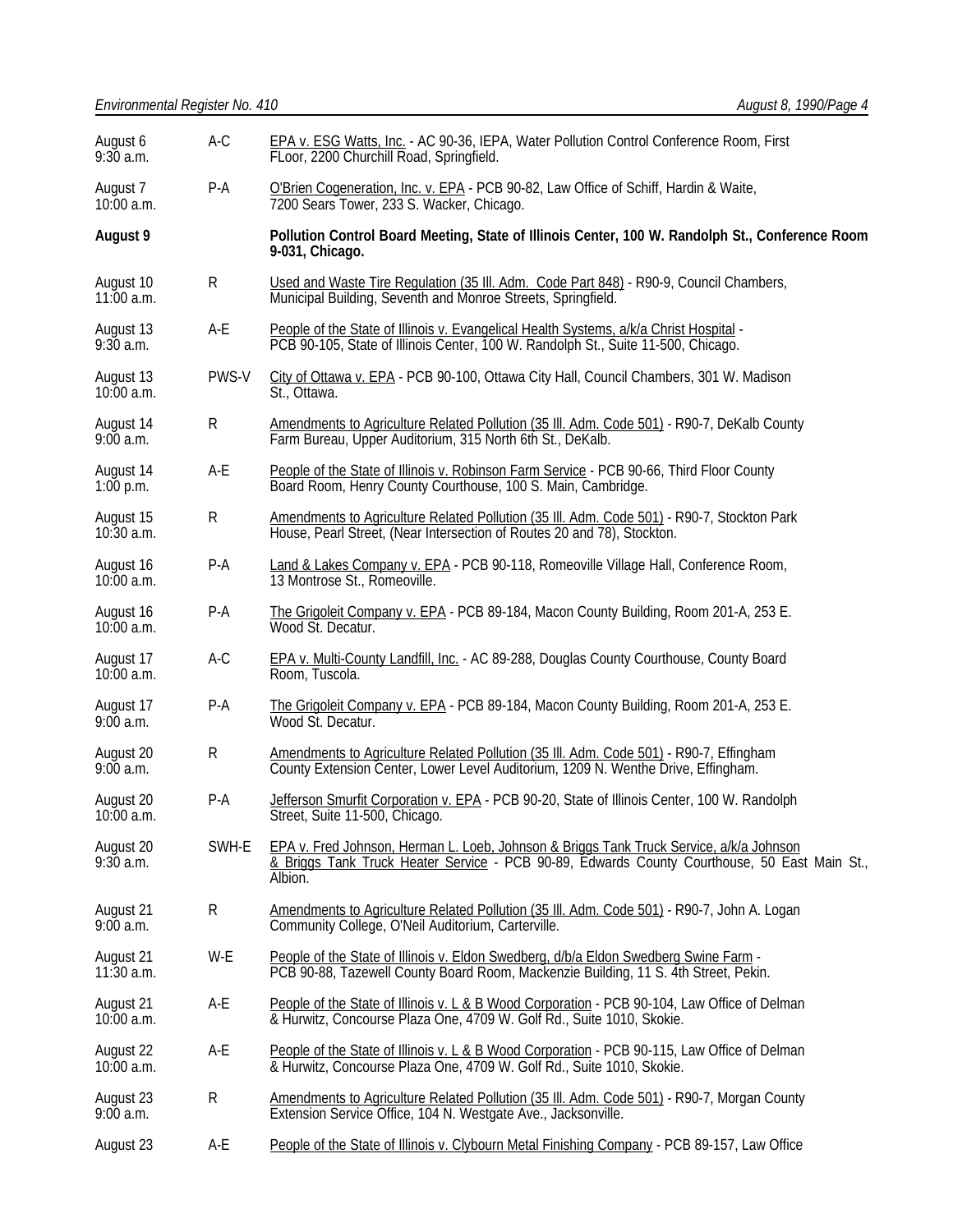| 9:30 a.m.                    |           | of Joshua Sachs, 134 N. LaSalle St., Suite 2222, Chicago.                                                                                                                        |  |
|------------------------------|-----------|----------------------------------------------------------------------------------------------------------------------------------------------------------------------------------|--|
| August 23<br>9:30a.m.        | A-E       | People of the State of Illinois v. Gilbertson Clybourn, Inc. - PCB 89-158, Law Office of Joshua<br>Sachs, 134 N. LaSalle St., Suite 2222, Chicago.                               |  |
| August 24<br>9:00a.m.        | ${\sf R}$ | Amendments to Agriculture Related Pollution (35 III. Adm. Code 501) - R90-7, Knox<br>AgriCenter, Room 105, 180 S. Soangetaha St., Galesburg.                                     |  |
| August 27<br>10:00 a.m.      | $A-E$     | EPA v. Colwell General, Inc. - PCB 89-180, State of Illinois Center, 100 W. Randolph St.,<br>Suite 11-500, Chicago.                                                              |  |
| August 27<br>$10:00$ a.m.    | $A-E$     | <b>EPA v. Nesco Steel Barrel Company - PCB 90-37, Granite City Township Building, 2060</b><br>Delmar Avenue, Granite City.                                                       |  |
| August 28<br>$10:00$ a.m.    | $P-A$     | Jefferson Smurfit Corporation v. EPA - PCB 88-175, Council Chambers, Alton City Hall,<br>101 East Third Street, Alton.                                                           |  |
| August 28<br>$10:00$ a.m.    | $A-E$     | People of the State of Illinois v. Graham Paint & Varnish Company, Inc. - PCB 90-116, Law Office of Delman & Hurwitz, Concourse Plaza One, 4709 W. Golf Rd., Suite 1010, Skokie. |  |
| August 30                    |           | Pollution Control Board Meeting, State of Illinois Center, 100 W. Randolph St., Conference Room<br>9-040, Chicago.                                                               |  |
| August 30<br>$10:00$ a.m.    | $N-E$     | Joseph B. Stratton and Pamela J. Stratton v. Charles M. Rock and Little Caesar's Pizza -<br>PCB 90-108, City Council Chambers, City Hall, 400 Margaret St., Pekin.               |  |
| September 4<br>$10:00$ a.m.  | $P-A$     | Rock-Ola Manufacturing Corporation v. EPA - PCB 90-24, State of Illinois Center, 100 W.<br>Randolph St., Suite 11-500, Chicago.                                                  |  |
| Septemeber 4<br>$11:00$ a.m. | $A-C$     | EPA v. ESG Watts, Inc. - AC 90-26, County Building, 8th Street & Monroe, Room 301,<br>Springfield.                                                                               |  |
| September 5<br>$10:00$ a.m.  | A-E       | People of the State of Illinois v. Duraco, Inc. - PCB 90-61, State of Illinois Center,<br>100 W. Randolph St., Suite 11-500, Chicago.                                            |  |
| September 6<br>$10:00$ a.m.  | $P-A$     | Motorola, Inc. v. EPA - PCB 89-193, State of Illinois Center, 100 W. Randolph St., Suite 11<br>500, Chicago.                                                                     |  |
| September 6<br>$10:00$ a.m.  | R         | Toxic Air Contaminants List (35 III. Adm. Code Part 232) - R90-1, State of Illinois Center,<br>Conference Room 9-040, 100 W. Randolph St., Chicago.                              |  |
| September 6<br>$9:30$ a.m.   | $A-V$     | Olin Chemicals (Joliet Plant) v. EPA - PCB 89-72, Will County Courthouse, 14 W. Jefferson<br>St., Joliet.                                                                        |  |
| September 7<br>9:00 a.m.     | $N-E$     | Daniel Lorden and Helen Lorden v. Sheridan South Condominium Associations, et al. -<br>PCB 89-19, State of Illinois Center, 100 W. Randolph, Suite 11-500, Chicago.              |  |
| September 7<br>9:00 a.m.     | R         | Toxic Air Contaminants List (35 III. Adm. Code Part 232) - R90-1, State of Illinois Center,<br>Conference Room 9-040, 100 W. Randolph St., Chicago.                              |  |
| September 7<br>$11:00$ a.m.  | $P-A$     | Laclede Steel Co. (Alton Facility) v. EPA - PCB 88-115, Edwardsville County Courthouse,<br>115 N. Main St., Edwardsville.                                                        |  |
| September 11<br>$10:00$ a.m. | L-E       | People of the State of Illinois v. Chicago Heights Refuse Depot, Inc. - PCB 90-112, State of<br>Illinois Center, 100 W. Randolph St., Šuite 11-500, Chicago.                     |  |
| September 11<br>11:00 a.m.   | A-E       | People of the State of Illinois v. Litho-Graphic Metal Corporation - PCB 90-109, State of<br>Illinois Center, 100 W. Randolph St., Suite 11-500, Chicago.                        |  |
| September 11<br>12:00 p.m.   | A-E       | People of the State of Illinois v. Homak Mfg. Co. - PCB 90-110, State of Illinois Center, 100<br>W. Randolph St., Suite 11-500, Chicago.                                         |  |
| September 12<br>$10:00$ a.m. | $A-V$     | Monsanto Company v. EPA - PCB 90-44, City Council Chambers, City Hall, 2897 Falling<br>Springs Rd., Sauget.                                                                      |  |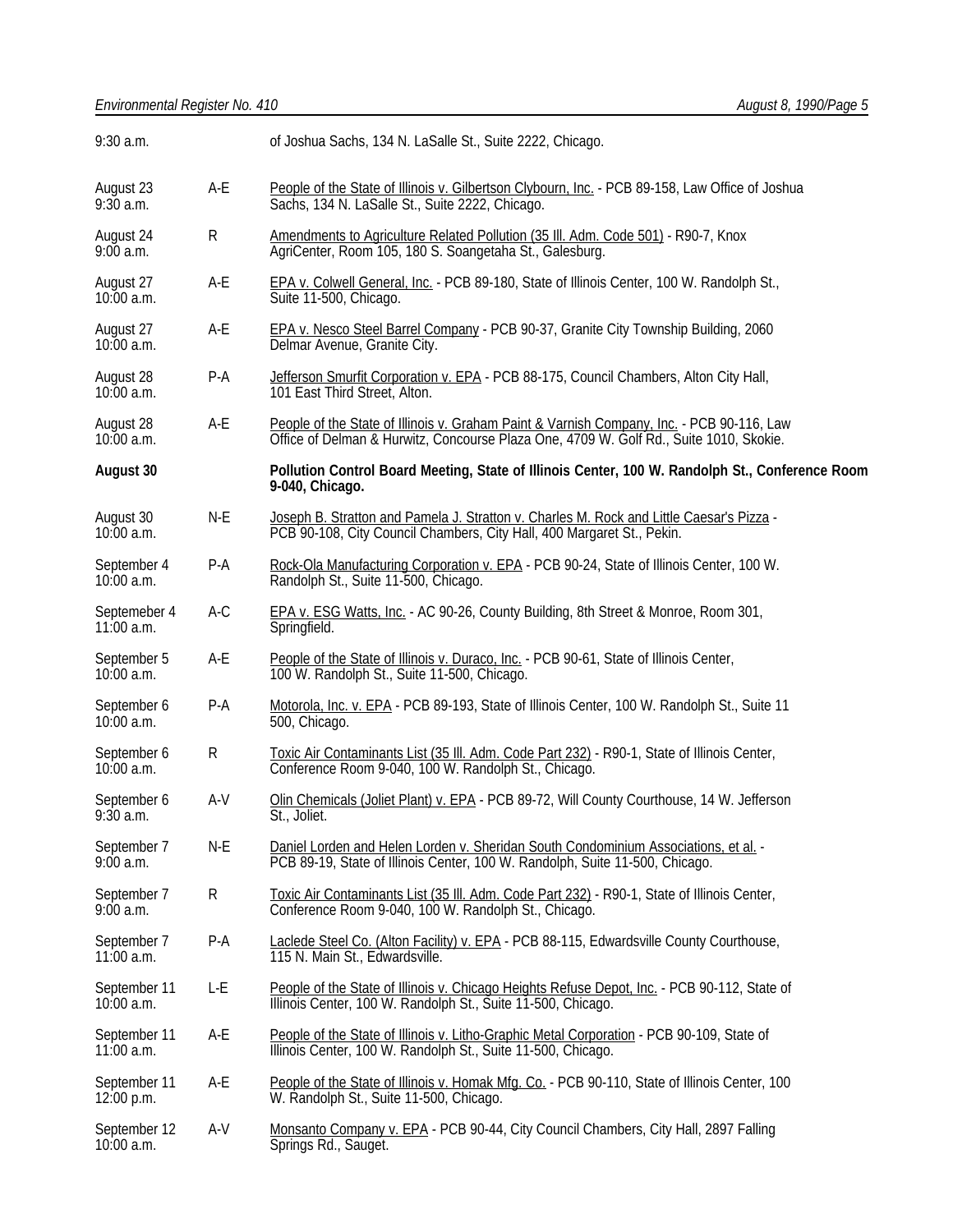| September 12<br>10:00 a.m.   | A-E             | People of the State of Illinois v. Allied Hasting Barrel and Drum Service, Inc. - PCB 90-60,<br>State of Illinois Center, 100 W. Randolph St., Suite 11-500, Chicago.                                                                                                             |  |
|------------------------------|-----------------|-----------------------------------------------------------------------------------------------------------------------------------------------------------------------------------------------------------------------------------------------------------------------------------|--|
| September 13                 |                 | Pollution Control Board Meeting, State of Illinois Center, 100 W. Randolph St., Conference Room<br>9-040, Chicago.                                                                                                                                                                |  |
| September 14<br>$10:00$ a.m. | A-E             | People of the State of Illinois v. Seegers Grain. Inc. - PCB 90-111, Freeport City Hall, Council<br>Chambers, 230 W. Stephenson, Freeport.                                                                                                                                        |  |
| September 14<br>$9:30$ a.m.  | N-E             | Darrell Williams v. Shell Oil Company (Wood River Manufacturing Complex) - PCB 90-47,<br>Wood River City Hall, Council Chambers, 111 N. Wood River Avenue, Wood River.                                                                                                            |  |
| September 18<br>10:00 a.m.   | A-E             | EPA v. Trilla Steel Drum Corporation - PCB 86-56, Law Office of Joshua Sachs, Suite 2222,<br>134 N. LaSalle St., Chicago.                                                                                                                                                         |  |
| September 18<br>$10:00$ a.m. | A-V             | Wrico Packaging v. EPA - PCB 89-124, State of Illinois Center, 100 W. Randolph St., Suite<br>11-500, Chicago.                                                                                                                                                                     |  |
| September 19<br>$10:00$ a.m. | A-E             | People of the State of Illinois v. Sure-Tan, Inc. - PCB 90-62, State of Illinois Center, 100 W.<br>Randolph St., Suite 11-500, Chicago.                                                                                                                                           |  |
| September 21<br>$11:00$ a.m. | $P-A$           | Pekin Energy Company v. EPA - PCB 89-171, Tazwell County Board Room, 3rd Floor, 11<br>South Fourth St., Mackenzie Building, Pekin.                                                                                                                                                |  |
| September 21<br>$9:30$ a.m.  | A-E             | People of the State of Illinois v. William J. Langheim, d/b/a Langheim Ready Mix, Patrick<br>Langheim, d/b/a Langheim Ready Mix and Concrete Midwest Company, Inc. - PCB 90-120, Sangamon<br>County Courthouse, Court Room B, Fourth Floor, 8th and Capitol Streets, Springfield. |  |
| September 26<br>10:00 a.m.   | P-A             | LTV Steel Company v. EPA - PCB 90-51, Law Office of Joshua Sachs, 134 N. LaSalle Street,<br>Suite 2222, Chicago.                                                                                                                                                                  |  |
| September 27                 |                 | Pollution Control Board Meeting, State of Illinois Center, 100 W. Randolph St., Conference Room<br>9-040, Chicago.                                                                                                                                                                |  |
| October 11                   |                 | Pollution Control Board Meeting, State of Illinois Center, 100 W. Randolph St., Conference Room<br>9-040, Chicago.                                                                                                                                                                |  |
| October 25                   |                 | Pollution Control Board Meeting, State of Illinois Center, 100 W. Randolph St., Conference Room<br>9-040, Chicago.                                                                                                                                                                |  |
| November 8                   |                 | Pollution Control Board Meeting, State of Illinois Center, 100 W. Randolph St., Conference Room<br>9-040, Chicago.                                                                                                                                                                |  |
| November 16<br>10:00 a.m.    | A-E             | People of the State of Illinois v. Robert A. Propheter, d/b/a Bob Propheter Construction<br>Company - PCB 90-18, County Board Room 242, 707 Etna Road, Ottawa                                                                                                                     |  |
| November 28<br>$9:30$ a.m.   | $P-A$           | National Steel Corporation (Granite City Division) v. EPA - PCB 90-114, Courthouse, Second<br>Floor, Granite City Hall, 2000 Edison Ave., Granite City.                                                                                                                           |  |
| November 29                  |                 | Pollution Control Board Meeting, State of Illinois Center, 100 W. Randolph St., Conference Room<br>9-040, Chicago.                                                                                                                                                                |  |
| December 20                  |                 | Pollution Control Board Meeting, State of Illinois Center, 100 W. Randolph St., Conference Room<br>9-040, Chicago.                                                                                                                                                                |  |
| December 27<br>10:00 a.m.    | $P-A$<br>(RCRA) | Olin Corporation v. EPA - PCB 89-178, In a Room in the City Hall, 101 E. 3rd Street, Alton.                                                                                                                                                                                       |  |

\* Times and locations of hearings and meetings appearing in the **Environmental Register** are subject to cancellation or rescheduling without notice. Confirmation of that information may be obtained from the Clerk of the Board at 312/814-6931.

\*\* The Pollution Control Board meetings listed in the calendar (highlighted) are unlike the other hearings listed in that, while they are open to the public, public participation is generally not allowed, except upon the granting of a motion for oral argument. l